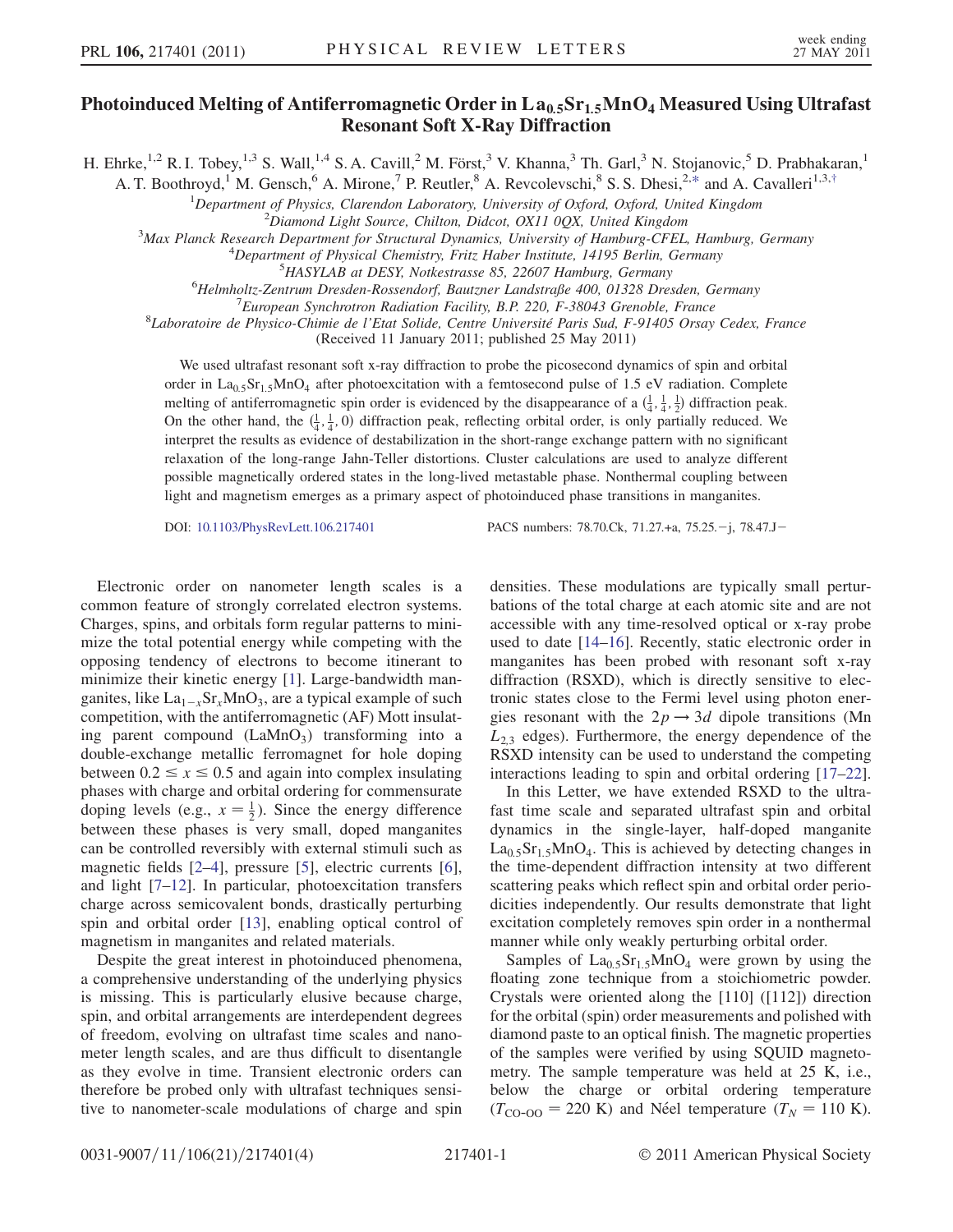In this CE-type antiferromagnetic phase, charge, spins, and orbitals form a characteristic pattern, well visualized as a set of antiferromagnetically coupled ferromagnetic (FM) zigzag chains of  $3x^2 - r^2 (3y^2 - r^2)$  orbitals at the Mn<sup>3+</sup> sites [[23](#page-3-14)[,24](#page-3-15)]. Trains of 100 fs, 800 nm wavelength  $(hv = 1.5 \text{ eV})$  optical pulses at a repetition rate of 20 kHz were synchronized to soft x-ray pulses at beam line I06, Diamond Light Source. Optical-pump-RSXDprobe experiments measured time-dependent  $(\frac{1}{4}, \frac{1}{4}, \frac{1}{2})$  and  $(\frac{1}{4}, \frac{1}{4}, 0)$  diffraction peaks which reflect the time-dependent spin and orbital ordering, respectively [\[17,](#page-3-12)[18,](#page-3-16)[25\]](#page-3-17). These soft x-ray diffraction peaks were resolved by using photon counting electronics by gating only those pulses synchronous with the laser pulses, i.e., <1 probe pulse out of every 20 000. The laser pump beam was focused to a FWHM spot size of  $\sim$ 170  $\mu$ m, whereas the x-ray beam was focused to a spot size of  $\sim$  100  $\,\mu$ m to ensure that the pumped volume was greater than the probed volume (the laser penetration depth was calculated to be a factor of  $\sim$ 2 more than the x-ray penetration depth by using absorption spectroscopy results [\[26](#page-3-18)[,27\]](#page-3-19)). The static RSXD energy dependencies, as well as those measured at negative pump-probe time delays, were in good agreement with the literature [\[17](#page-3-12)[,18,](#page-3-16)[22](#page-3-13),[25](#page-3-17)].

Figures [1\(a\)](#page-1-0) and [1\(b\)](#page-1-0) show the photon-energy dependence of the  $(\frac{1}{4}, \frac{1}{4}, \frac{1}{2})$  and  $(\frac{1}{4}, \frac{1}{4}, 0)$  diffraction peak intensity before and 200 ps after the laser pump pulse. For all excitation fluences above 5 mJ/cm<sup>2</sup>, the  $(\frac{1}{4}, \frac{1}{4}, \frac{1}{2})$  peak entirely vanished, leaving only a weak signal due to fluorescence. In contrast, the photoinduced reduction of the  $(\frac{1}{4}, \frac{1}{4}, 0)$  peak is less than 25% at the saturation fluence of the  $(\frac{1}{4}, \frac{1}{4}, \frac{1}{2})$  peak (5 mJ/cm<sup>2</sup>). Figure [2\(a\)](#page-1-1) shows the timedependent changes in the scattered intensity  $(\Delta I/I<sub>S</sub>)$  as a function of time delay after excitation. Intensity changes



<span id="page-1-0"></span>FIG. 1 (color online). (a) Energy dependence of the  $(\frac{1}{4}, \frac{1}{4}, \frac{1}{2})$ diffraction peak intensity before (open circles) and 200 ps after photoexcitation (closed red circles) using a laser fluence of 5.5 mJ/cm<sup>2</sup>. The lines represent smoothed fits to the data. (b) Energy dependence of the  $(\frac{1}{4}, \frac{1}{4}, 0)$  diffraction peak intensity before (open circles) and 200 ps after photoexcitation (closed red circles) using a laser fluence of 10 mJ/cm<sup>2</sup>. The lines represent smoothed fits to the data.

were recorded at  $h\nu = 640.25$  eV for the  $(\frac{1}{4}, \frac{1}{4}, \frac{1}{2})$  magnetic reflection and at  $h\nu = 641.5$  eV for the  $(\frac{1}{4}, \frac{1}{4}, 0)$  orbital reflection, i.e., at the maximum scattering intensities for the respective diffraction peaks. The scattered intensities were reduced within the time resolution of the x-ray probe  $({\sim} 50 \text{ ps})$  and did not recover within the time window available by using a mechanical delay stage  $(\sim 500 \text{ ps})$ .

The temporal resolution of our experiments was improved by operating the storage ring in low- $\alpha$  mode, in which shorter x-ray pulses ( $\sim$  9 ps) were generated by compressing the electron bunches in the ring at the expense of total current and x-ray flux. Already on the sub-10 ps time scale the magnetic  $(\frac{1}{4}, \frac{1}{4}, \frac{1}{2})$  diffraction peak promptly disappears [Figs. [3\(a\)](#page-2-0) and [3\(b\)](#page-2-0)]. Longer time scales, up to  $1 \mu s$ , were probed by electronically controlling the pumpprobe separation out to microsecond delays. Figures [3\(c\)](#page-2-0) shows that the  $(\frac{1}{4}, \frac{1}{4}, \frac{1}{2})$  diffraction peak intensity returns back towards the static value with at least three time scales. The red line in Fig.  $3(c)$  shows a fit using two exponentials with time constants of 10 and 110 ns. A much longer time scale is also visible as a plateau at about 15% of the diffraction peak intensity loss.

We first note that spin and orbital order rearrange differently upon static heating and that, if the temperature were to exceed  $T_N$ , the  $(\frac{1}{4}, \frac{1}{4}, \frac{1}{2})$  reflection would vanish while the  $(\frac{1}{4}, \frac{1}{4}, 0)$  reflection would only gradually decrease in intensity up to  $T_{\text{CO/O}}$  [\[22\]](#page-3-13). However, this does not explain our observations. First, a conservative estimate of the temperature increase shows that the changes in sample temperature remain well below  $T_N$  and hence nonthermal [\[27\]](#page-3-19). Not only



<span id="page-1-1"></span>FIG. 2 (color online). (a) Time dependence of the  $(\frac{1}{4}, \frac{1}{4}, \frac{1}{2})$ diffraction peak intensity recorded at  $h\nu = 640.25$  eV with a laser fluence of 5.5 mJ/cm<sup>2</sup> (open squares) and the  $(\frac{1}{4}, \frac{1}{4}, 0)$ diffraction peak intensity recorded at  $h\nu = 641.5$  eV (closed circles) with a laser fluence of 10 mJ/cm<sup>2</sup>. (b) Fluence dependence of the  $(\frac{1}{4}, \frac{1}{4}, \frac{1}{2})$  (open squares) and  $(\frac{1}{4}, \frac{1}{4}, 0)$  (closed circles) diffraction peak intensity 200 ps after photoexcitation. (c) Temperature dependence of the  $(\frac{1}{4}, \frac{1}{4}, \frac{1}{2})$  diffraction peak intensity measured statically. Fluence and temperature dependences are aligned by calculating the sample temperature increase for each irradiation fluence. The red lines are guides to the eye.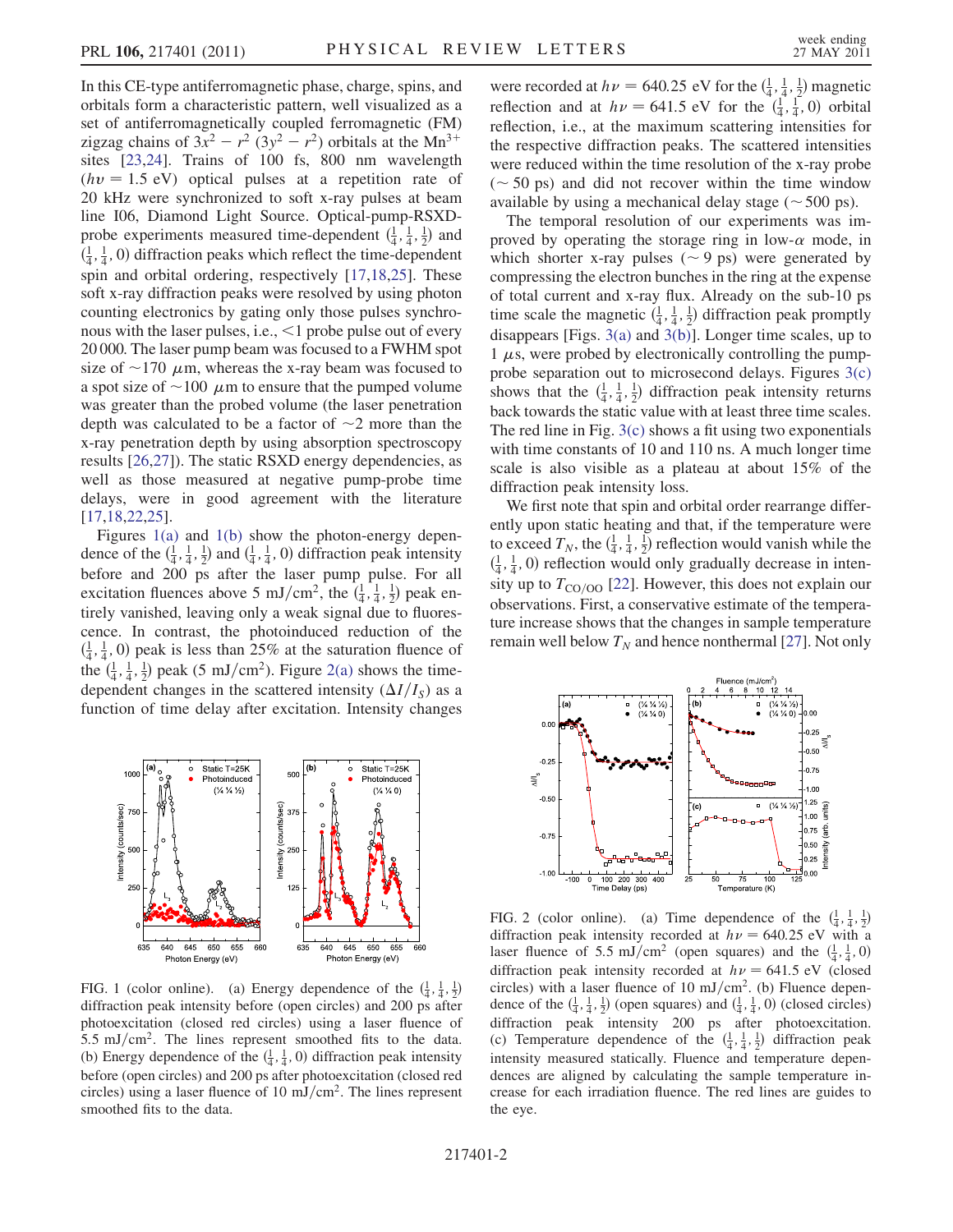

<span id="page-2-0"></span>FIG. 3 (color online). (a) Time dependence of the  $(\frac{1}{4}, \frac{1}{4}, \frac{1}{2})$ diffraction peak intensity measured at  $h\nu = 640.25 \text{ eV}$  in low- $\alpha$  mode. The red line shows a fit to the data using an error function with a FWHM of 10 ps. (b) Energy dependence of the  $(\frac{1}{4}, \frac{1}{4}, \frac{1}{2})$  diffraction peak intensity before (open circles with line) and 20 ps after photoexcitation (closed red circles with line). (c) Decay of the photoinduced state (closed circles), together with a double exponential fit (red line). The schematic diagrams for the free energy landscape depict the existence of a CE ground state (left side) and of a metastable state (spin-disordered or ferromagnetic) protected by a kinetic barrier.

is the maximum possible temperature increase well below  $T_N$ , but the dependence of the diffraction peak intensities on the laser fluence [see Fig. [2\(b\)](#page-1-1)] scales very differently to that expected for heating. In Fig.  $2(c)$ , the temperature dependence of the  $(\frac{1}{4}, \frac{1}{4}, \frac{1}{2})$  diffraction peak intensity is reported for comparison, with the horizontal scales aligned to the fluence dependence shown in Fig. [2\(b\)](#page-1-1) by calculating the sample heating for each fluence. Particularly striking is the weak excitation regime in which we measure a significant photoinduced drop in diffraction peak intensity already for 0.66 mJ/cm<sup>2</sup>, whereas the thermal response of the magnetic peak is temperature-independent at this point.

Thus, the rearrangement must be strongly influenced by the nonthermal physics occurring immediately after optical excitation. Because of the strong on-site Hund's rule coupling, excitation with linearly polarized light at 1.5 eV can result only in transitions between ferromagnetically coupled sites, transferring  $e<sub>g</sub>$  electrons between  $Mn^{3+}$  and  $Mn^{4+}$  sites along the ferromagnetic chains [[28\]](#page-3-20). Figure [4\(a\)](#page-2-1) reports a caricature of such an excitation, which transforms  $Mn^{4+}/(Mn^{3+}/Mn^{4+})/Mn^{3+}$  chains into  $Mn^{4+}/(Mn^{4+}/Mn^{3+})/Mn^{3+}$  chains, effectively creating charge defects. This excitation triggers distortions of the lattice by rearranging the Jahn-Teller energy at each site. Furthermore, significant modification of the exchange pattern is expected [\[13\]](#page-3-9). According to the Goodenough-Kanamori-Anderson rules, the exchange pattern along the chains, which is FM/FM/FM in the  $Mn^{4+}/(Mn^{3+}/Mn^{4+})/Mn^{3+}$  ground state, is expected to switch to AF/FM/AF in the Mn<sup>4+</sup>/(Mn<sup>4+</sup>/Mn<sup>3+</sup>)/Mn<sup>3+</sup>



<span id="page-2-1"></span>FIG. 4 (color online). (a) Schematic of charge, spin, and orbital order in  $La<sub>0.5</sub>Sr<sub>1.5</sub>MnO<sub>4</sub>$  indicating the ferromagnetic zigzag chains which are antiferromagnetically coupled to each other. After laser photoexcitation, using 1.5 eV light, defects are created due to the transfer of  $e<sub>g</sub>$  electrons from the Mn<sup>3+</sup> sites to the  $Mn^{4+}$  sites along the ferromagnetic zigzag chains. (b) Calculated energy dependence of the  $(\frac{1}{4}, \frac{1}{4}, 0)$  diffraction peak intensity for the ground state (black line) and for two types of metastable states: ferromagnetic alignment (red line) and a spindisordered state (blue line).

excited state. It is then possible that the long-lived product phase relaxes into a metastable spin-disordered or even ferromagnetic phase or a mixture of the two. We note that the possibility of a photoinduced ferromagnetic state has also been raised recently by using ultrafast magnetooptical Kerr measurements in related compounds [\[29\]](#page-3-21).

In order to more fully understand the product phase, we performed cluster calculations with the 3d states of a central active  $Mn^{3+}$  site coupled to the neighboring oxygen p orbitals by a hopping term modulated by Slater-Koster parameters  $[20]$ . The in-plane oxygen p orbitals were coupled to the 3d states of the neighboring  $Mn^{4+}$  sites. We first considered the case of a spin-disordered excited state. This consisted of a superposition between different  $|S| = 2$  states, i.e., maintaining the same high-spin configuration of the ground state, but with  $S<sub>z</sub>$  taking all five possible values  $S_z = -2, -1, 0, 1, 2$  at different sites. A second possible state was also considered in which the spin alignment was ferromagnetic on all sites. In both